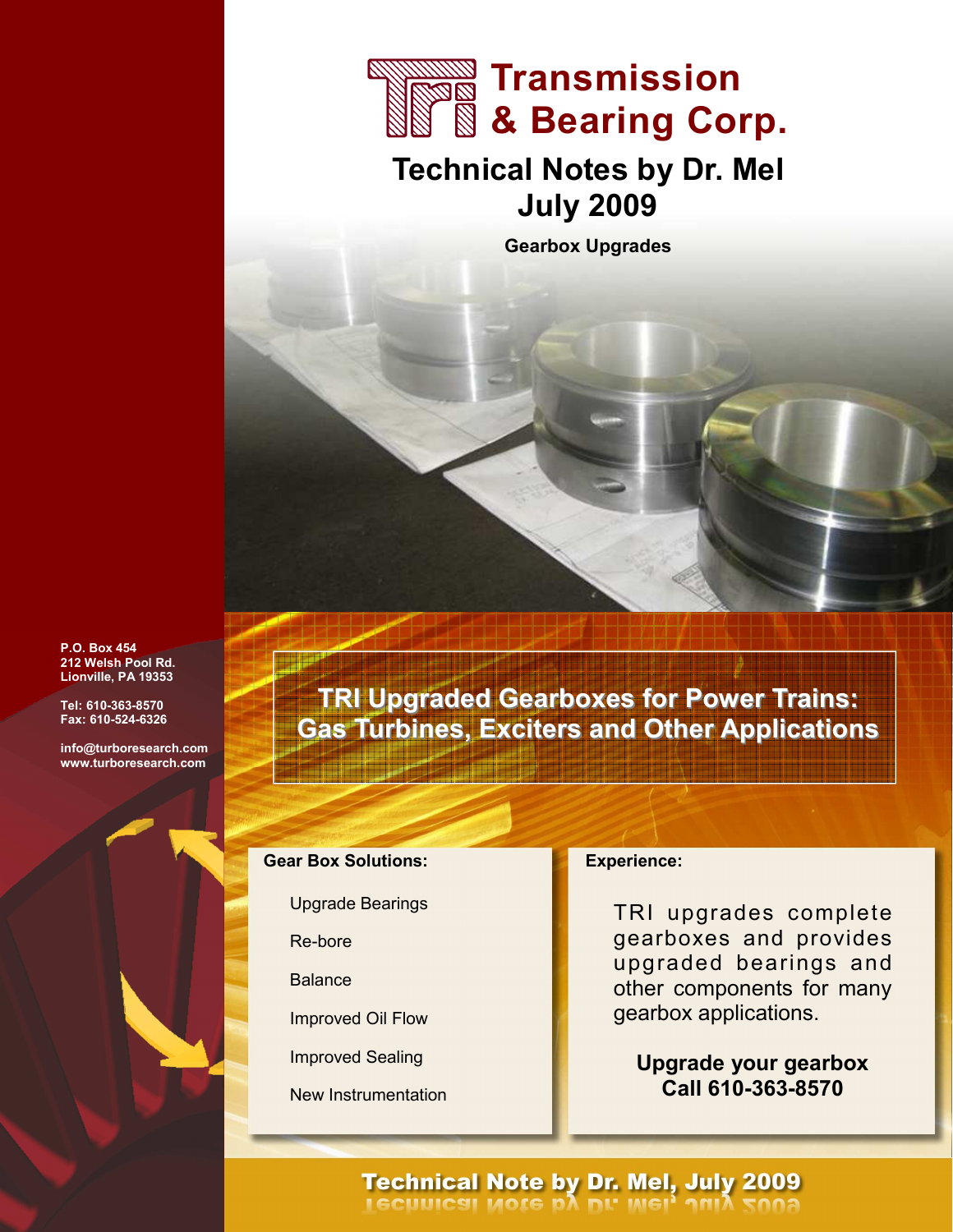# GE Frame 5 Gas Turbine-Generator Gearbox:

TRI was approached by a customer that has approximately 20 identical Frame 5 GT - Generators originally rated at 19.6 MW. The customer had uprated the Gas Turbines so that on very cold days in winter, the GT - Gen set would produce close to 30 MW, and the original gearboxes were not capable of handling this load condition. The bearings of the gearboxes would wipe, permitting the gear centerlines to separate, and then both the bearings and the gear teeth would degrade rapidly.



After several attempts to have these problems dealt with by gear companies that made some of the original gearboxes for GE, and other independent companies that focus on gear boxes, the customer came to TRI for a complete Engineering Analysis of the situation. We used TRI's Proprietary Journal Bearing Simulation Computer Program to identify the principal factors involved and developed analytical solutions. Then, TRI Engineers designed and offered optional solutions.

# Align-A-Pad Journal Bearings

Heavy duty bearings for excellent vibration control

The set of solutions that were used included:

- inspection of the bearing bores and shaft centerlines relative to each other, and when not correct, the housing was re-bored to provide proper centerline distances.
- upgraded TRI bearings with a substantial increase in load carrying capacity,
- certain modifications to the gear shafts, then balanced in TRI's balance facility,
- housing modifications were made to improve lube oil flow to the bearings,
- housing modifications were implemented to control oil leaks through the horizontal joints due to high velocity oil thrown from the gears toward the internal housing surfaces,
- improved shaft seals, and
- bearing metal thermocouples located close to the load zones of the bearings
- using oil leak resistant thermocouple fittings.

This multi-point solution was implemented on a spare gearbox and then sequentially on the succeeding gearbox as each GT / gearbox / gen sets came up for a maintenance outage.

In some cases, the gears were rebuilt with new shafts, keeping the old gears. In some cases, TRI created gear drawings and then purchased a matched pair of new gears to the original gear specs. These gears were made by a well-known American manufacturer of "open gearing" using the current gear grinding capabilities. For all of the gearboxes, TRI made upgraded Babbitted bearings with a number of features that (a) increased the load capacity sufficient to withstand the uprated high MW conditions, (b) suppressed sub-sync vibrations, and (c) provided satisfactory bearing metal temperatures.

#### Westinghouse Shaft Driven Exciter Gearbox:

This customer has a series of 3 or 4 relatively similar Westinghouse 3600 rpm Large Steam Turbine-Generators that were built in the 1970s. Each unit has an exciter package that includes a shaft driven quill shaft, speed reducing gear box, and an exciter operating around 895 rpm. There was one spare gearbox available.

For years, these double helix gearboxes experienced high vibration, both transverse and axial, as well as wear of bearings and gear teeth.

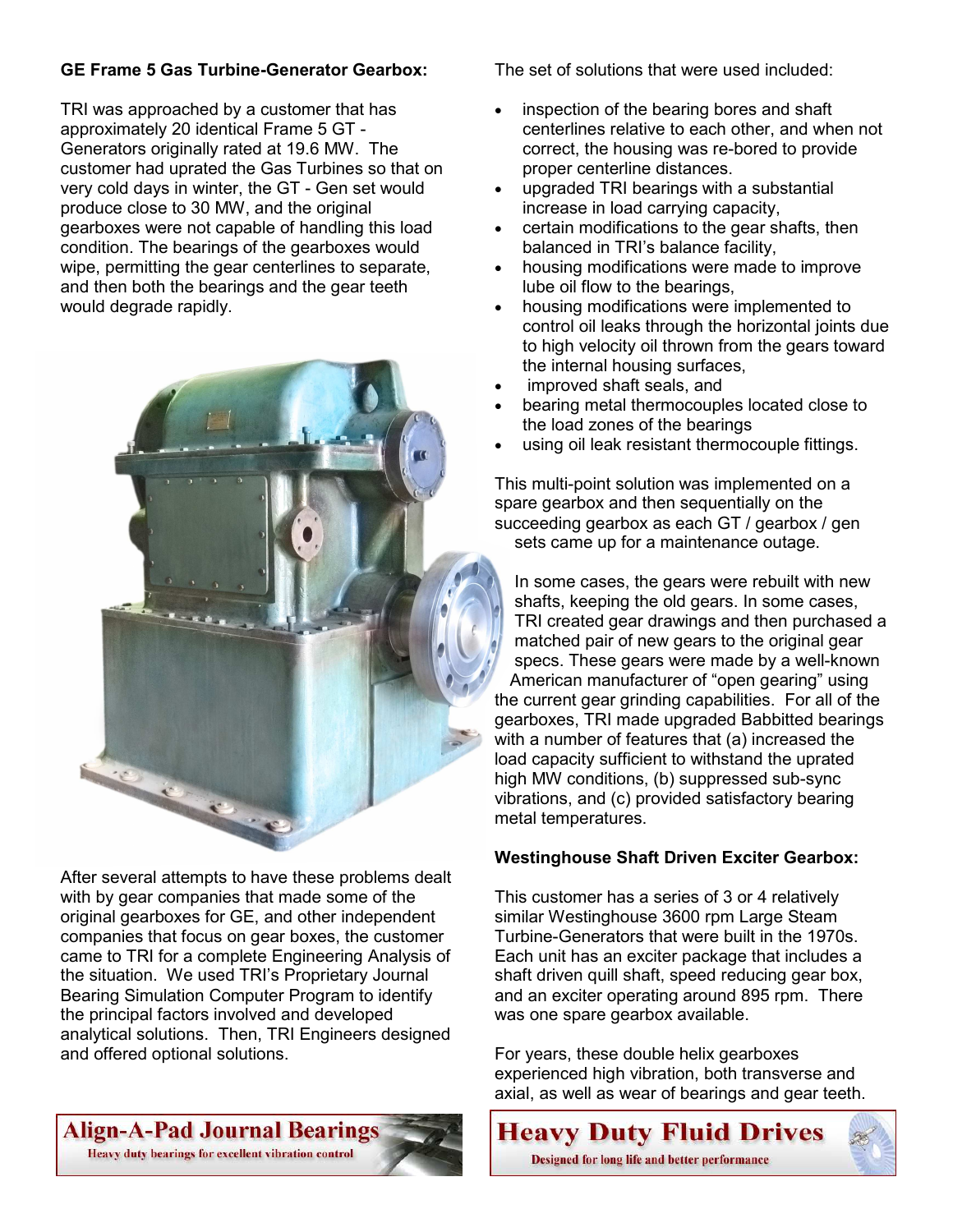

TRI Consulting Engineers were requested to participate in alignment of a replacement gearbox and then to disassemble, inspect in detail, make recommendations, and then to remanufacture the removed gearbox in a manner to bring the gearbox up to current vintage, within the capabilities of the gearbox.

Upon disassembly, the teeth on the gear and on the pinion were found to have different profiles and not to have the centerline to centerline distance of the bearing bores. The original gears were hobbed, and did not have a good contact pattern. The wear pattern showed that the gears had been shuttling axially from one end to the other, consistent with the measured high axial vibration pattern. The hub of the quill shaft did not have a mating surface that properly contacted the end of the generator shaft, so it was not possible for them to mate properly, introducing a bowed rotor condition.

TRI's recommended solution, approved by the customer, included:

- a new gear set made by a well-known American Manufacturer of "open gearing" using current gear grinding methods
- the remainder of the shaft profiles matched the original shaft profiles,
- new TRI Babbitted journal bearings with proper clearances,
- the thrust bearing surfaces were shaped to provide enhanced load carrying ability and oil flow control,
- the quill shaft was machined to provide an improved mating surface on the hub, and

Align-A-Pad Journal Bearings

Heavy duty bearings for excellent vibration control

improved surfaces for measuring alignment during assembly, and

• thermocouples were installed from the outside with leak-resistant fittings to measure the bearing metal temperatures in the load zones

#### TRI Manufactured Products and Consulting Services for Trains that Include Gearboxes, Fluid Drives with Internal Gear Sets, and Related Equipment:

TRI has these engineering, design, and manufacturing capabilities for manufacturing, upgrading, and remanufacturing a range of high powered gearboxes:

- Bearings to increase load carrying capability, and to suppress sub-synchronous rotor vibration (oil whip, oil whirl, and the like). TRI manufactures both solid bore bearings (circular bore, elliptical bore, pressure dam) as well as TRI Align-A-Pad ® Tilting pad bearings, as is most suitable for the application.
- Remanufacture / repair gear box housings as necessary.
- Build complete gearbox housings to suit specific applications. This need may arise to replace a damaged gearbox, or to make a "one-off" gear box assembly for a custom application.
- Add instrumentation as desired: proximity probes, seismic probes, and thermocouples / RTDs.